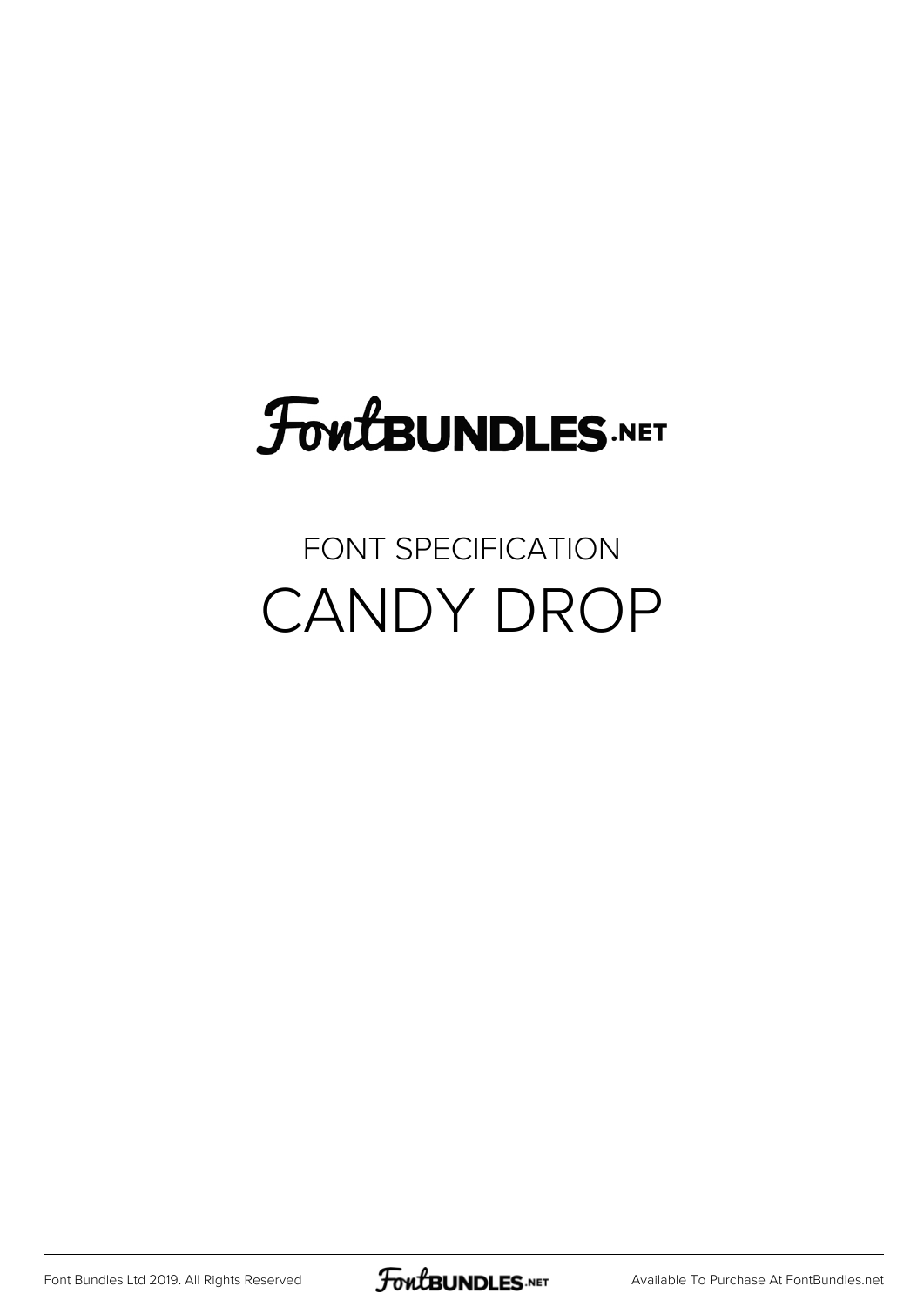#### **CANDY DROP - Regular**

**Uppercase Characters** 

#### ABCDEFGHIJKLMN OPQRSTUVWXYZ

Lowercase Characters

### abcdefghijkImnopq **rstuvwxyz**

**Numbers** 

#### 0123456789

**Punctuation and Symbols** 

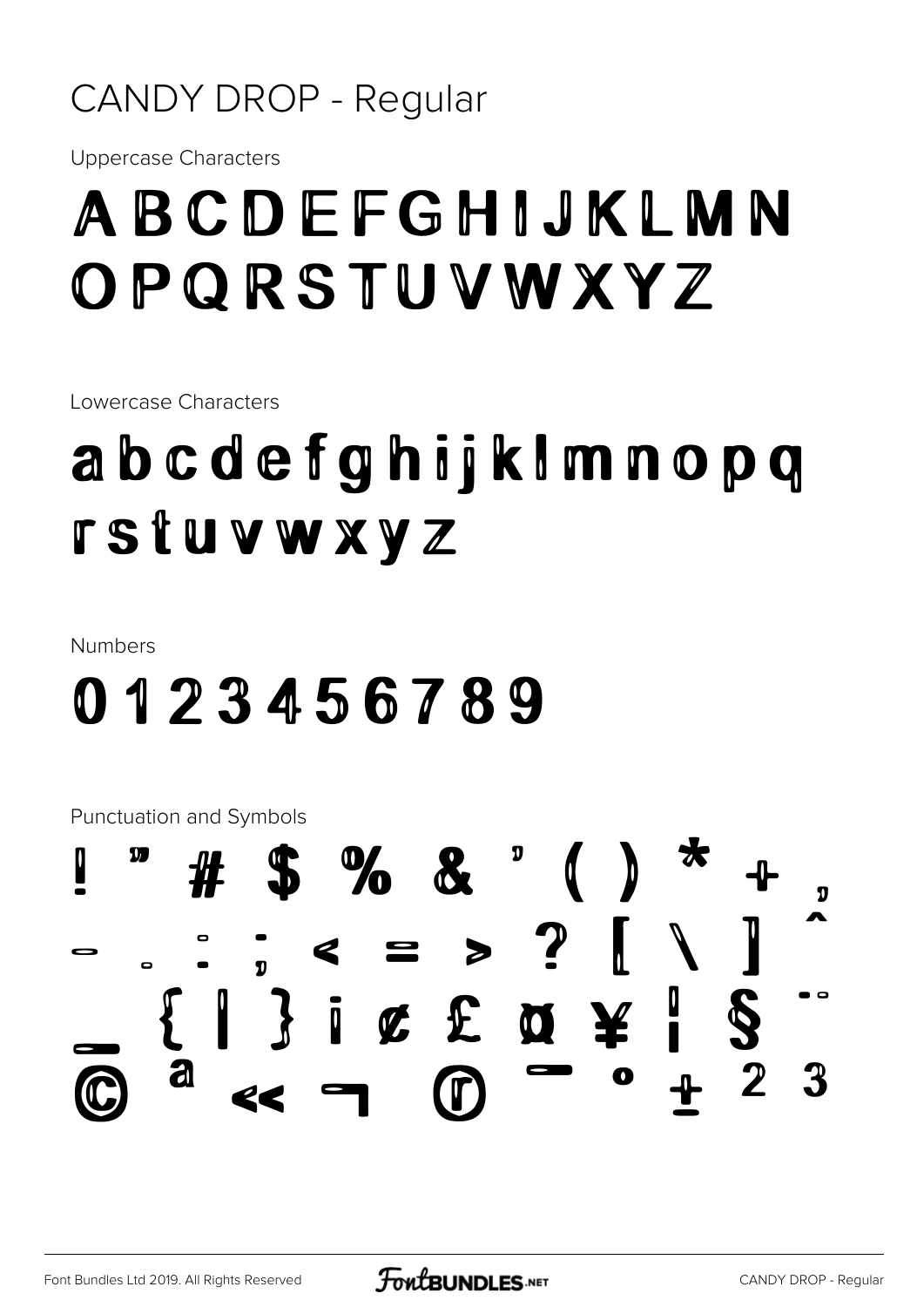$^{\circ}$  µ  $\P$   $\cdot$   $\cdot$   $^{\circ}$   $^{\circ}$   $\cdot$   $^{\circ}$   $\frac{1}{4}$   $^{\circ}$   $\frac{1}{4}$   $^{\circ}$   $\frac{1}{4}$   $^{\circ}$   $\frac{3}{4}$ All Other Glyphs

# À Á Â Ã Ä Å Æ Ç È É Ê Ë Ì Í Î Ï Ð Ñ Ò Ó Ô Õ Ö × Ø Ù Ú Û Ü Ý Þ ß à á â ã ä å æ ç è é ê ë ì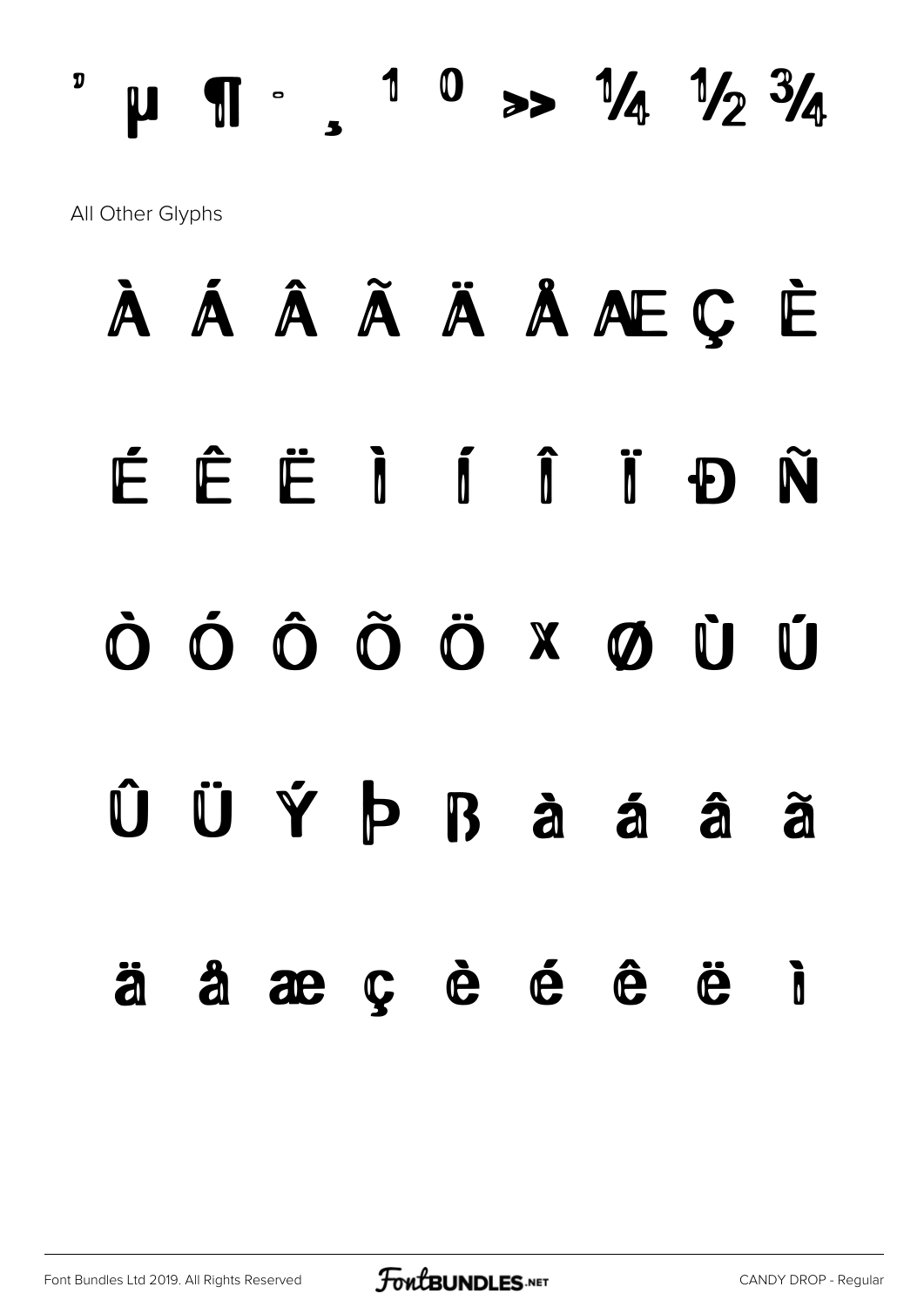

#### ö ÷ ø ù ú û ü ý þ



| <u>V</u> | $\overline{\phantom{a}}$ $\overline{\phantom{a}}$ |  | $\alpha$ or |  |
|----------|---------------------------------------------------|--|-------------|--|
|          |                                                   |  |             |  |

# " † ‡ • … ‹ › ⁄ ₣

# ₤ ₧ € № ™ ∂ ∆ ∏ ∑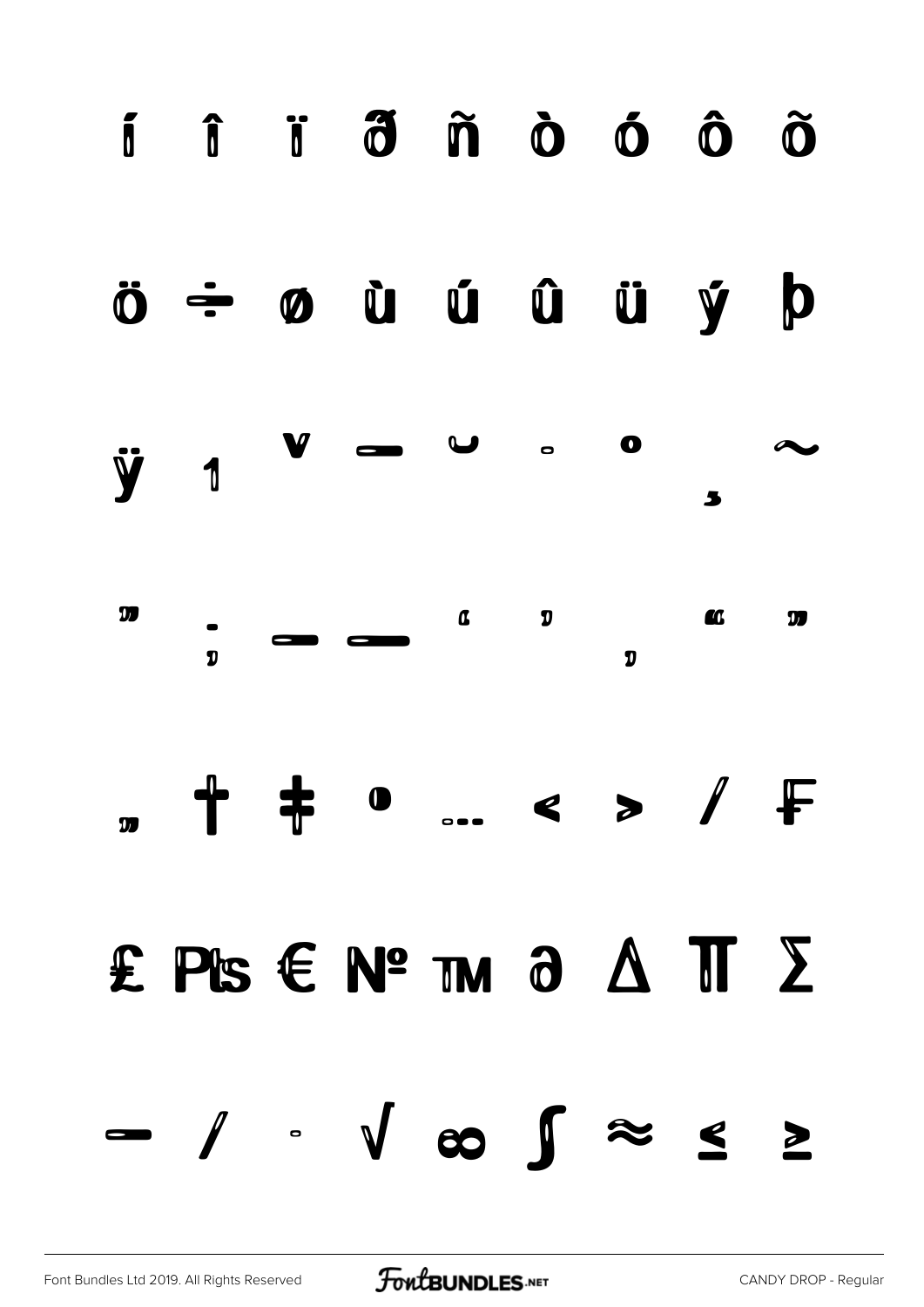